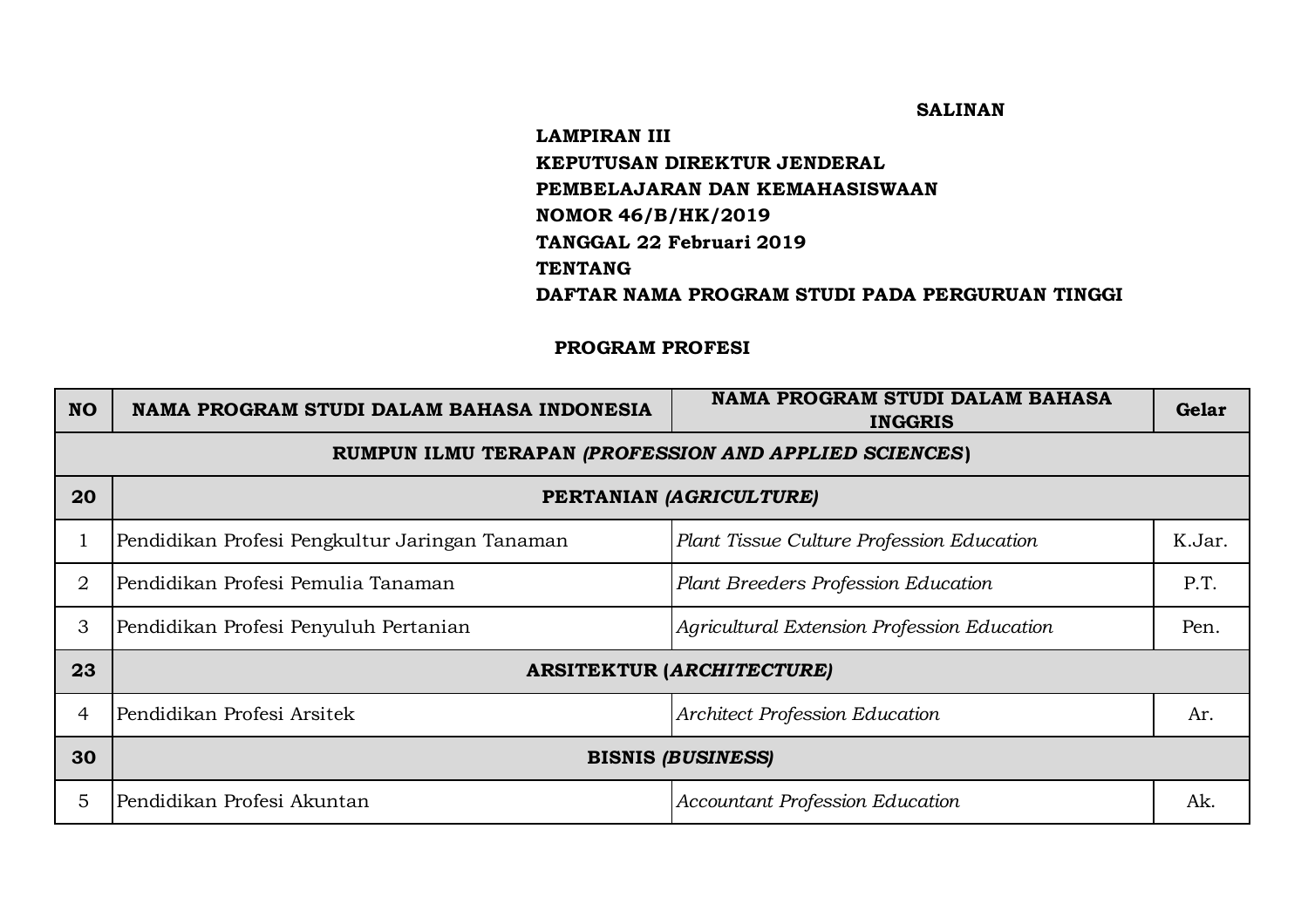| <b>NO</b> | NAMA PROGRAM STUDI DALAM BAHASA INDONESIA | <b>NAMA PROGRAM STUDI DALAM BAHASA</b><br><b>INGGRIS</b> | Gelar |
|-----------|-------------------------------------------|----------------------------------------------------------|-------|
| 32        | PENDIDIKAN (EDUCATION)                    |                                                          |       |
| 6         | Pendidikan Profesi Konselor               | Counselor Profession Education                           | Kons. |
| 7         | Pendidikan Profesi Guru (PPG)             | Teacher Profession Education (TPE)                       | Guru  |
|           | PPG Bahasa Indonesia                      | Indonesia Language TPE                                   | Guru  |
|           | PPG Bahasa Bali                           | Bali Language TPE                                        | Guru  |
|           | PPG Bahasa Jawa                           | Java Language TPE                                        | Guru  |
|           | PPG Bahasa Madura                         | Madura Language TPE                                      | Guru  |
|           | PPG Bahasa Sunda                          | Sunda Language TPE                                       | Guru  |
|           | PPG Bahasa Arab                           | Arabic Language TPE                                      | Guru  |
|           | PPG Bahasa Inggris                        | English Language TPE                                     | Guru  |
|           | PPG Bahasa Jepang                         | Japan Language TPE                                       | Guru  |
|           | PPG Bahasa Jerman                         | German Language TPE                                      | Guru  |
|           | PPG Bahasa Mandarin                       | Mandarin Language TPE                                    | Guru  |
|           | PPG Bahasa Perancis                       | French Language TPE                                      | Guru  |
|           | PPG Biologi                               | <b>Biology TPE</b>                                       | Guru  |
|           | PPG Kimia                                 | Chemistry TPE                                            | Guru  |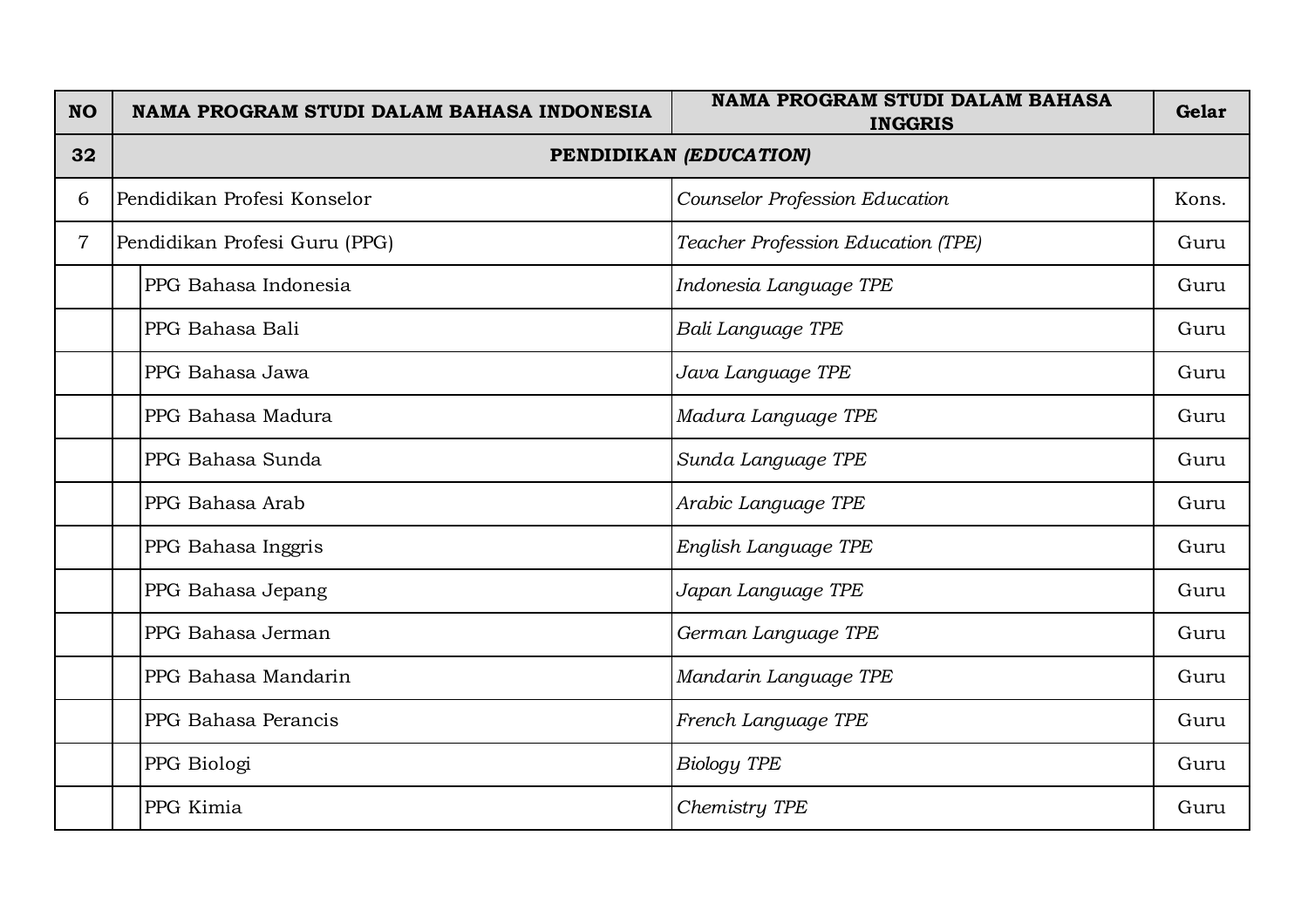| <b>NO</b> | NAMA PROGRAM STUDI DALAM BAHASA INDONESIA | <b>NAMA PROGRAM STUDI DALAM BAHASA</b><br><b>INGGRIS</b> | Gelar |
|-----------|-------------------------------------------|----------------------------------------------------------|-------|
|           | PPG Ekonomi                               | Economics TPE                                            | Guru  |
|           | PPG Fisika                                | Physics TPE                                              | Guru  |
|           | PPG Geografi                              | Geography TPE                                            | Guru  |
|           | PPG Ilmu Pengetahuan Alam                 | Natural Science TPE                                      | Guru  |
|           | PPG Ilmu Pengetahuan Sosial               | Social Science TPE                                       | Guru  |
|           | PPG Matematika                            | Mathematics TPE                                          | Guru  |
|           | PPG Olahraga                              | Physical TPE                                             | Guru  |
|           | PPG Pancasila dan Kewarganegaraan         | Pancasila and Civics TPE                                 | Guru  |
|           | PPG PAUD                                  | Early Childhood TPE                                      | Guru  |
|           | PPG Pendidikan Khusus                     | Special Education TPE                                    | Guru  |
|           | PPG Sejarah                               | <b>History TPE</b>                                       | Guru  |
|           | PPG Sekolah Dasar                         | Elementary TPE                                           | Guru  |
|           | PPG Seni Budaya                           | Arts and Culture TPE                                     | Guru  |
|           | PPG Seni Tari                             | Dance Arts TPE                                           | Guru  |
|           | PPG Sosiologi                             | Sociology TPE                                            | Guru  |
|           | PPG Teknologi Informasi dan Komunikasi    | Information and Communication Technology TPE             | Guru  |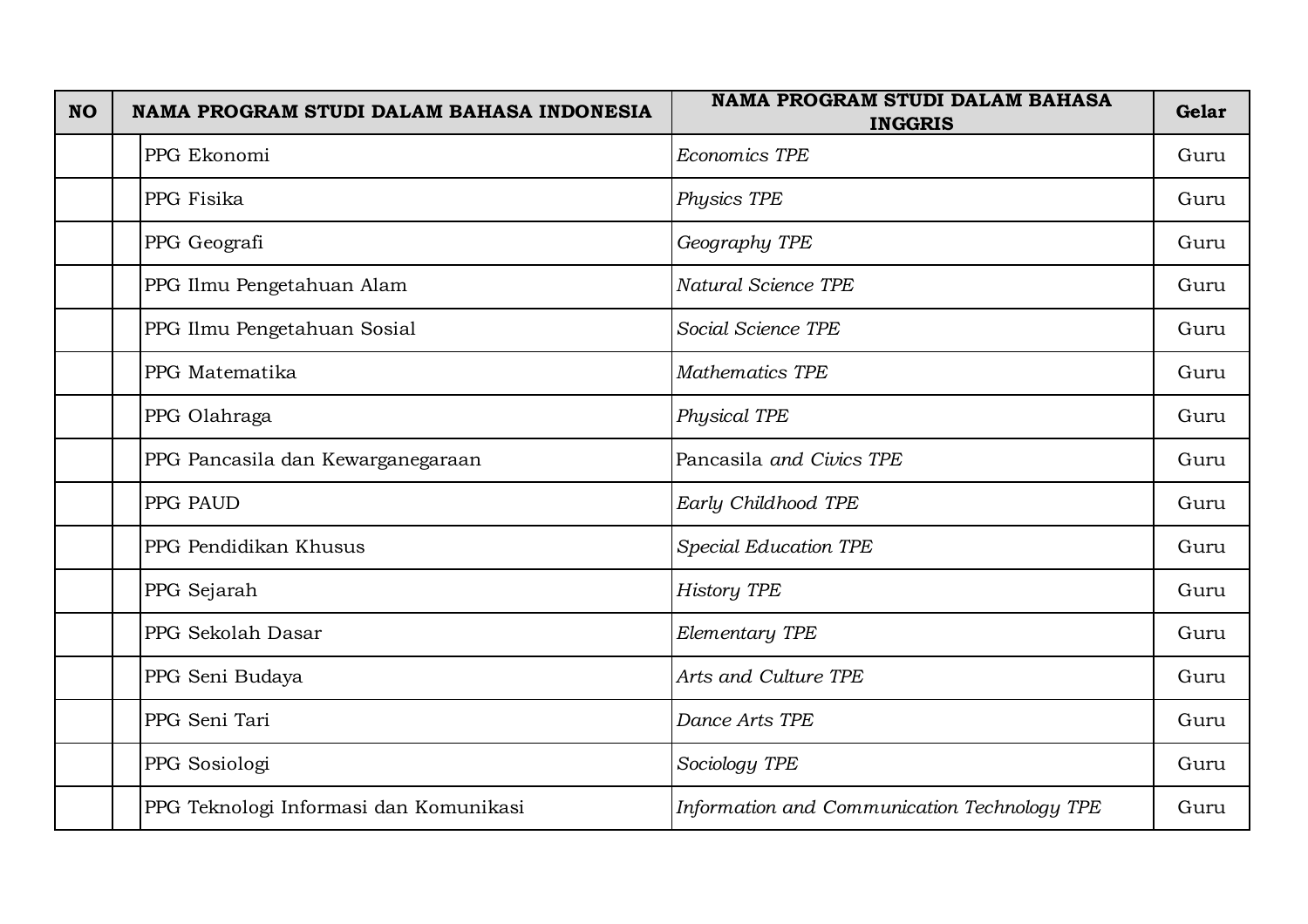| <b>NO</b> | NAMA PROGRAM STUDI DALAM BAHASA INDONESIA  | <b>NAMA PROGRAM STUDI DALAM BAHASA</b><br><b>INGGRIS</b>  | Gelar |
|-----------|--------------------------------------------|-----------------------------------------------------------|-------|
| 8         | Pendidikan Profesi Guru Vokasi (PPGV)      | Vocational Teacher Profession Education (VTPE)            | Guru  |
|           | PPGV Agribisnis                            | <b>Agribusiness VTPE</b>                                  | Guru  |
|           | PPGV Desain Fashion                        | Fashion Design VTPE                                       | Guru  |
|           | PPGV Gambar Arsitektur                     | <b>Architecture Drafting VTPE</b>                         | Guru  |
|           | PPGV Kesejahteraan Keluarga                | Family Welfare VTPE                                       | Guru  |
|           | PPGV Konstruksi Bangunan                   | <b>Building Construction VTPE</b>                         | Guru  |
|           | PPGV Tata Rias                             | Cosmetology VTPE                                          | Guru  |
|           | PPGV Teknik Pertanian                      | Agricultural Technology VTPE                              | Guru  |
|           | PPGV Administrasi Perkantoran              | Office Administration VTPE                                | Guru  |
|           | PPGV Agribisnis Pengolahan Hasil Pertanian | <b>Agricultural Products Processing Agribusiness VTPE</b> | Guru  |
|           | PPGV Agribisnis Tanaman                    | Plants Agribusiness VTPE                                  | Guru  |
|           | PPGV Agribisnis Ternak                     | Livestock Agribusiness VTPE                               | Guru  |
|           | PPGV Akuntansi dan Keuangan                | Finance and Accounting VTPE                               | Guru  |
|           | PPGV Bisnis dan Pemasaran                  | <b>Business and Marketing VTPE</b>                        | Guru  |
|           | PPGV Desain dan Produk Kreatif Kriya       | Creative Craft Product and Design VTPE                    | Guru  |
|           | PPGV Geologi Pertambangan                  | Mining Technology VTPE                                    | Guru  |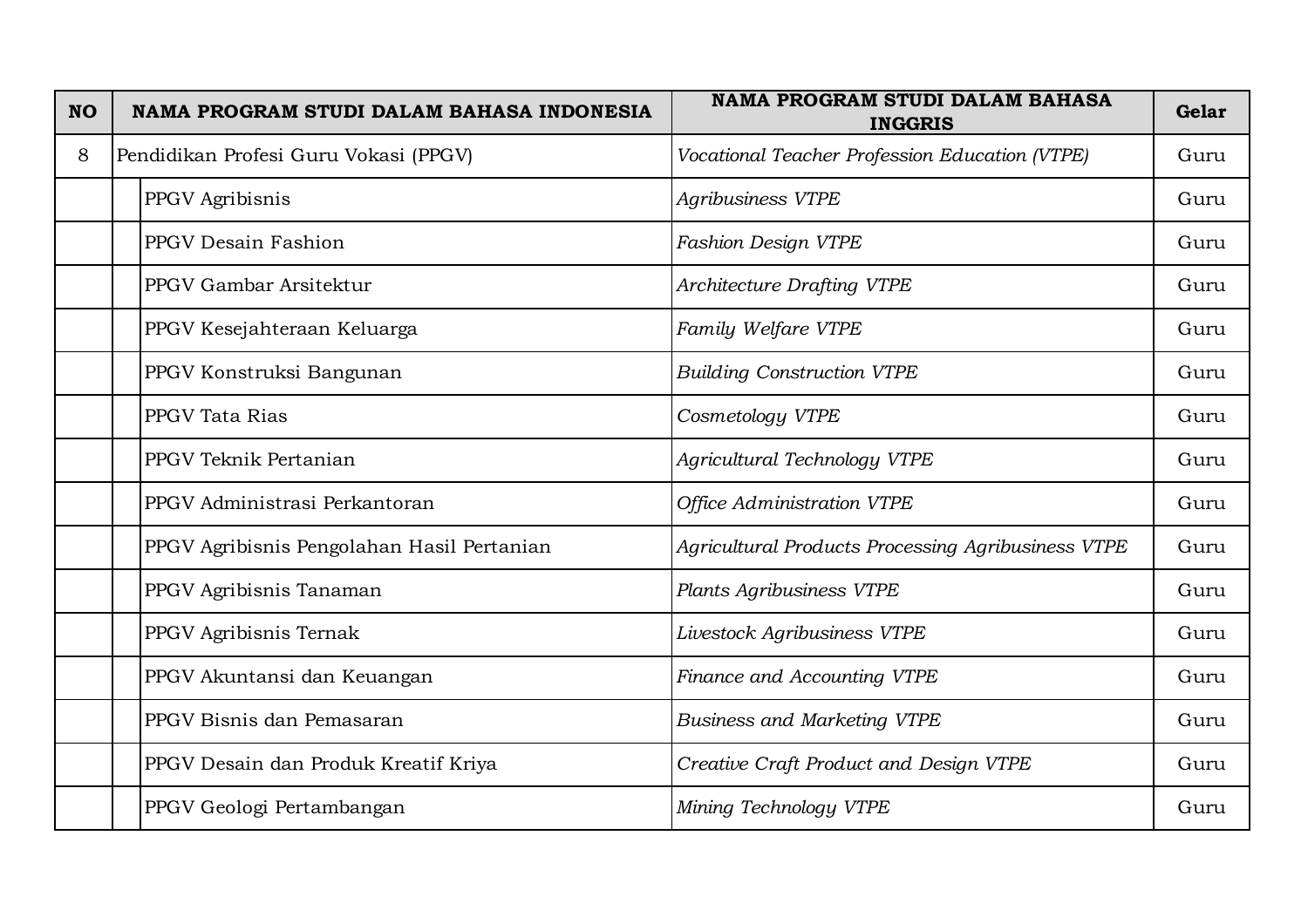| <b>NO</b> | NAMA PROGRAM STUDI DALAM BAHASA INDONESIA | <b>NAMA PROGRAM STUDI DALAM BAHASA</b><br><b>INGGRIS</b> | Gelar |
|-----------|-------------------------------------------|----------------------------------------------------------|-------|
|           | PPGV Kehutanan                            | Forestry VTPE                                            | Guru  |
|           | PPGV Kesehatan Hewan                      | Animal Health VTPE                                       | Guru  |
|           | PPGV Pelayaran Kapal Niaga                | Commercial Vessels Nautic VTPE                           | Guru  |
|           | PPGV Pelayaran Kapal Penangkap Ikan       | Fishing Vessels Nautic VTPE                              | Guru  |
|           | PPGV Pengolahan Hasil Perikanan           | Fish Product Processing Technology VTPE                  | Guru  |
|           | PPGV Penyiaran dan Film                   | Film and Broadcasting VTPE                               | Guru  |
|           | PPGV Perhotelan dan Jasa Pariwisata       | Hotel and Tourism Services VTPE                          | Guru  |
|           | PPGV Perikanan                            | Fisheries VTPE                                           | Guru  |
|           | PPGV Seni Karawitan                       | Karawitan Arts VTPE                                      | Guru  |
|           | PPGV Seni Kuliner                         | Culinary Arts VTPE                                       | Guru  |
|           | PPGV Seni Musik                           | Music Arts VTPE                                          | Guru  |
|           | PPGV Seni Pedalangan                      | Pedalangan Arts VTPE                                     | Guru  |
|           | PPGV Seni Rupa                            | Visual Arts VTPE                                         | Guru  |
|           | PPGV Seni Tari                            | Dance Arts VTPE                                          | Guru  |
|           | PPGV Seni Teater                          | Theater Arts VTPE                                        | Guru  |
|           | PPGV Tata Busana                          | <b>Fashion VTPE</b>                                      | Guru  |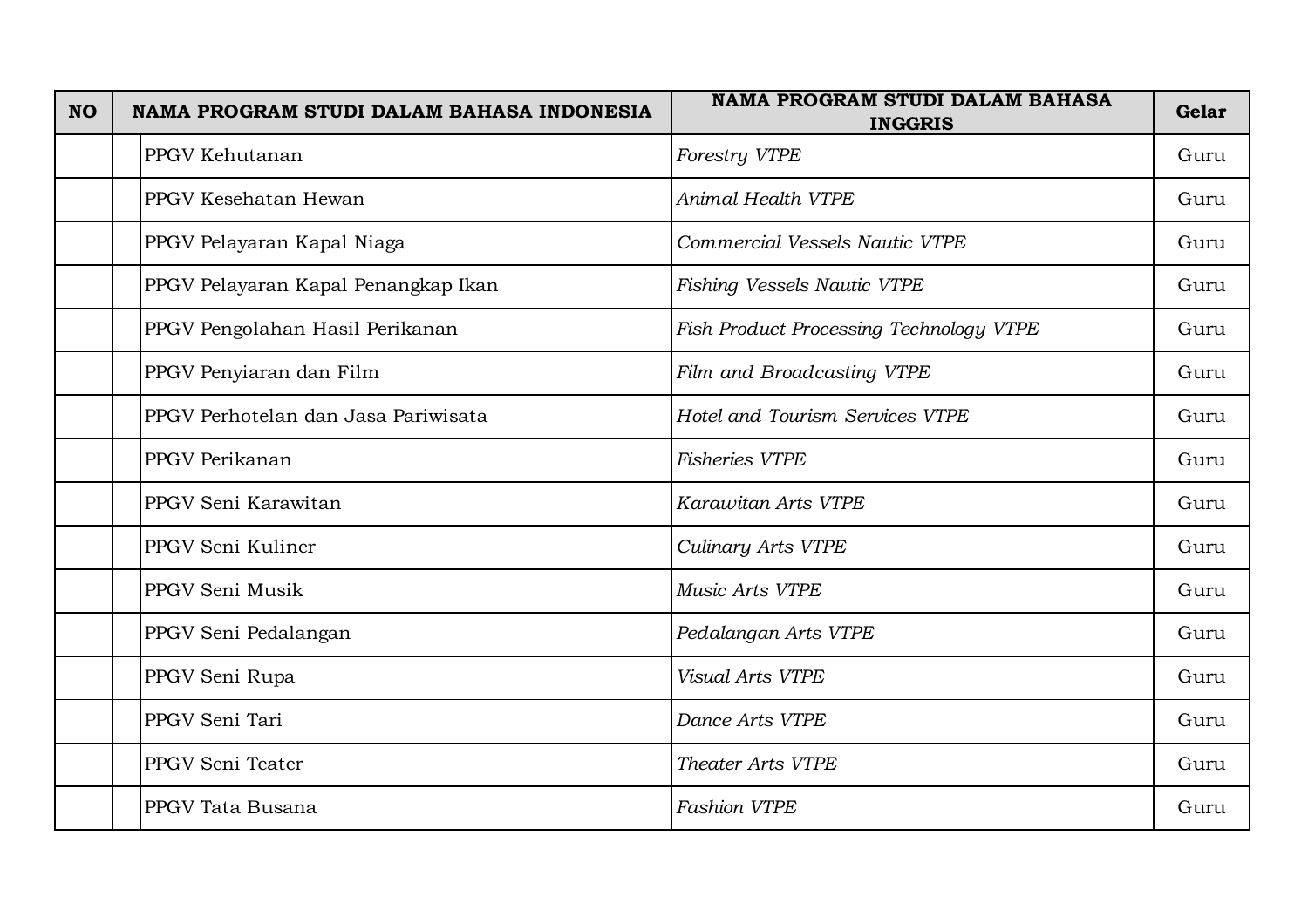| <b>NO</b> | NAMA PROGRAM STUDI DALAM BAHASA INDONESIA | <b>NAMA PROGRAM STUDI DALAM BAHASA</b><br><b>INGGRIS</b> | Gelar |
|-----------|-------------------------------------------|----------------------------------------------------------|-------|
|           | PPGV Tata Kecantikan                      | <b>Beauty VTPE</b>                                       | Guru  |
|           | PPGV Teknik Elektronika                   | Electronic Enginering VTPE                               | Guru  |
|           | PPGV Teknik Energi Terbarukan             | Renewable Energy Enginering VTPE                         | Guru  |
|           | PPGV Teknik Geomatika dan Geospasial      | Geomatics and Geospacial Enginering VTPE                 | Guru  |
|           | PPGV Teknik Grafika                       | <b>Graphics Enginering VTPE</b>                          | Guru  |
|           | PPGV Teknik Industri                      | <b>Industrial Enginering VTPE</b>                        | Guru  |
|           | PPGV Teknik Instrumentasi Industri        | <b>Industrial Instrumentation Enginering VTPE</b>        | Guru  |
|           | PPGV Teknik Ketenagalistrikan             | <b>Electrical Enginering VTPE</b>                        | Guru  |
|           | PPGV Teknik Kimia                         | Chemical Enginering VTPE                                 | Guru  |
|           | PPGV Teknik Komputer dan Informatika      | Informatics and Computer Enginering VTPE                 | Guru  |
|           | PPGV Teknik Otomotif                      | <b>Automotive Enginering VTPE</b>                        | Guru  |
|           | PPGV Teknik Perkapalan                    | <b>Nautical Enginering VTPE</b>                          | Guru  |
|           | PPGV Teknik Perminyakan                   | Petroleum Enginering VTPE                                | Guru  |
|           | PPGV Teknik Telekomunikasi                | Telecommunication Enginering VTPE                        | Guru  |
|           | PPGV Teknologi Konstruksi dan Properti    | Construction and Property Technology VTPE                | Guru  |
|           | PPGV Teknologi Pesawat Udara              | Aeronautics Technology VTPE                              | Guru  |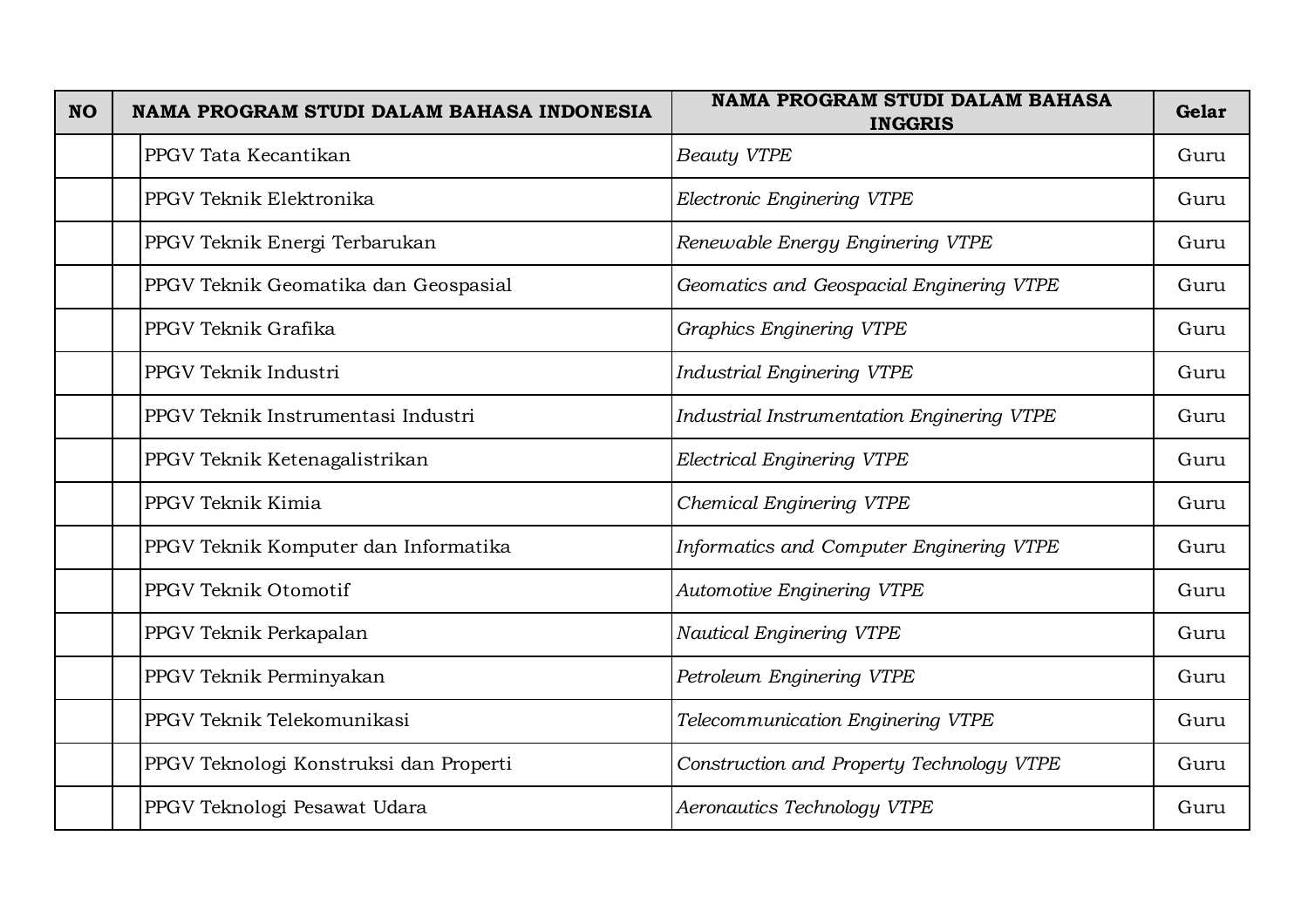| <b>NO</b> | NAMA PROGRAM STUDI DALAM BAHASA INDONESIA         | <b>NAMA PROGRAM STUDI DALAM BAHASA</b><br><b>INGGRIS</b> | Gelar     |
|-----------|---------------------------------------------------|----------------------------------------------------------|-----------|
|           | PPGV Teknologi Tekstil                            | Textile Technology VTPE                                  | Guru      |
| 33        | REKAYASA (ENGINEERING)                            |                                                          |           |
| 9         | Pendidikan Profesi Insinyur                       | <b>Engineer Profession Education</b>                     | Ir.       |
| 44        | <b>KESEHATAN (HEALTH)</b>                         |                                                          |           |
| 10        | Pendidikan Profesi Apoteker                       | Pharmacist Profession Education                          | Apt.      |
| 11        | Pendidikan Profesi Bidan                          | Midwife Profession Education                             | Bdn.      |
| 12        | Pendidikan Profesi Dietisien                      | Dietician Profession Education                           | Dietisien |
| 13        | Pendidikan Profesi Dokter                         | Medical Doctor Profession Education                      | dr.       |
| 14        | Pendidikan Profesi Dokter Gigi                    | Dentist Profession Education                             | drg.      |
| 15        | Pendidikan Profesi Dokter Hewan atau Veterinarian | Veterinarian Profession Education                        | drh./Vet. |
| 16        | Pendidikan Profesi Fisioterapis                   | Physiotherapist Profession Education                     | Ftr.      |
| 17        | Pendidikan Profesi Ners                           | <b>Nurse Profession Education</b>                        | Ners.     |
| 18        | Pendidikan Profesi Pengobat Tradisional Indonesia | Traditional Indonesian Medicine Profession Education     | P.T.I.    |
| 19        | Pendidikan Profesi Pengobat Tradisional Tiongkok  | Traditional Chinese Medicine Profession Education        | P.T.T.    |
| 46        | <b>HUKUM (LAW)</b>                                |                                                          |           |
| 20        | Pendidikan Profesi Advokat                        | Advocate Profession Education                            | Advokat   |